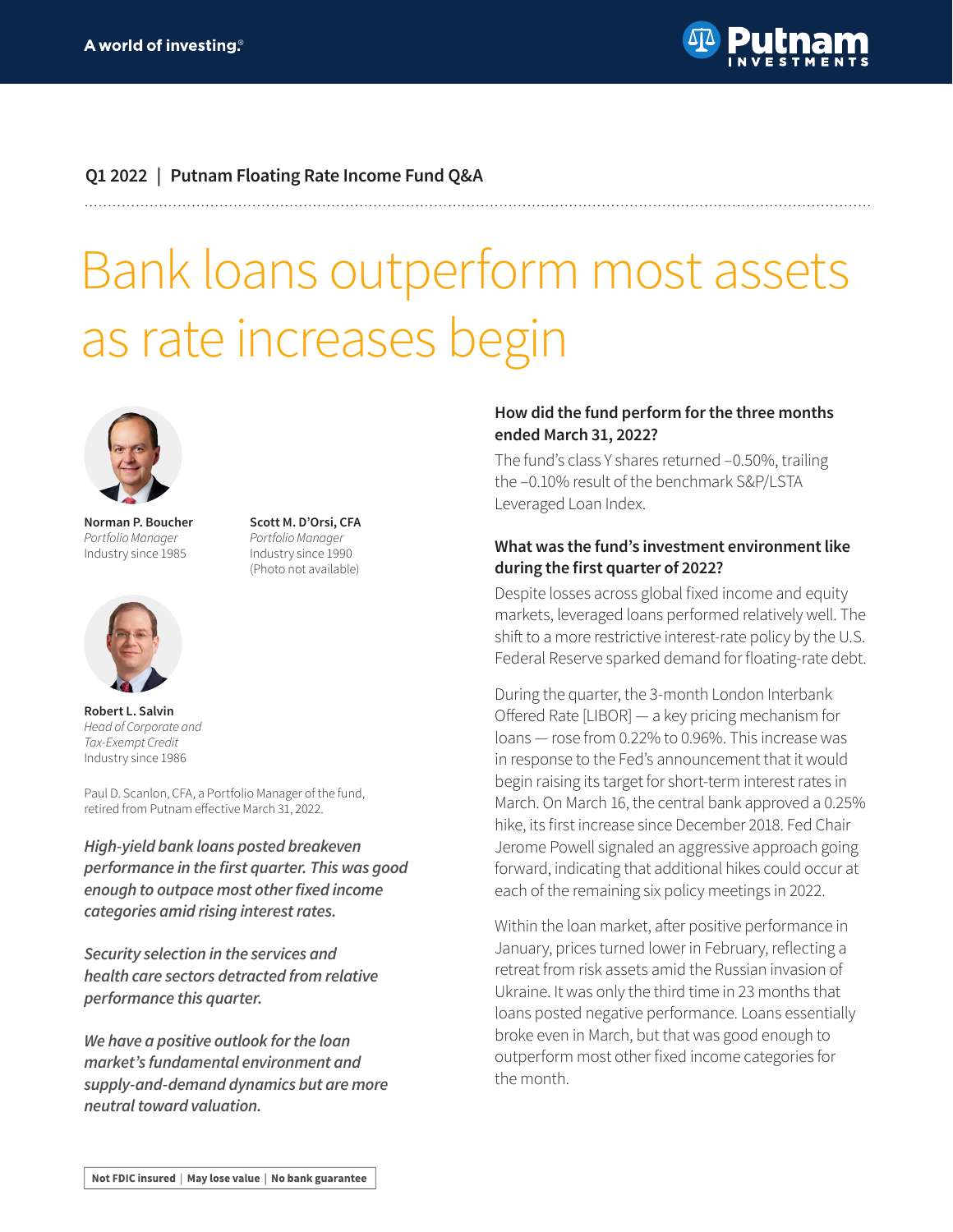Within the fund's benchmark, gains and losses among industry cohorts were about evenly divided. On the plus side, energy [+1%] and metals & mining [+2%] were among the best performers. Commodities such as oil, wheat, and metals experienced large price increases during the quarter on expectations of global shortages resulting from Russia's invasion of Ukraine. Cable & satellite and services each gained about 1% and also outperformed the benchmark. On the negative side of the ledger, broadcasting, consumer products, and telecommunications were the weakest groups, with each returning about –1%. From a credit-rating perspective, returns were comparable among credits rated BBB, BB, and B, and loans in each of these ratings categories significantly outpaced lower-quality loans.

# **What factors had the biggest influence on the fund's relative performance?**

Security selection in the services and health care sectors dampened performance versus the benchmark.

# **What is the team's outlook for the bank loan market over the coming months?**

We have a positive outlook for the loan market. Our view is based on what we consider to be strong fundamentals and a favorable overall supply-and-demand backdrop. Our view on valuation is more neutral, given the relative tightness of yield spreads in the market as of quarter-end. That said, loan spreads widened during the quarter and, we believe, are more attractive than high-yield bond spreads. [Spreads are the yield advantage loans and credit-sensitive bonds offer over comparable-maturity U.S. Treasuries.]

Despite a substantial increase in loan supply, we think the market's technical environment is favorable. In addition to steady institutional demand from CLOs, headlines about higher interest rates continued to spark demand for loans from individual investors. [CLO stands for collateralized loan obligation. These vehicles bundle corporate loans and sell slices of the debt to institutional investors.] March 2022 was the sixteenth consecutive month of flows into loan funds [mutual funds and exchange-traded funds]. Given the floatingrate nature of loan coupons, if short-term interest rates continue to rise in 2022, loan coupons will adjust higher. [A coupon is a loan's stated interest rate.]

As of period-end, U.S. economic growth expectations had moderated somewhat. However, we believe U.S. gross domestic product will continue to grow at a rate above the longer-term trend in 2022. Following robust corporate earnings growth in 2021, market expectations for 2022 were adjusted down to the low double-digit range. Despite decelerating economic and corporate profit growth, credit metrics and ratings continued to improve for loan issuers, in our view. Moreover, we believe issuers continued to benefit from strong demand for credit risk.

All these factors resulted in a very low default rate. Including distressed exchanges, the U.S. leveraged loan default rate ended the quarter at 0.86%. This was well below the long-term average of 3.1%.

In light of our long-term, constructive outlook on the loan market, we have been adding resources to our investment team. The additional resources have enabled us to expand our coverage of corporate loan issuers, thereby generating broader investment opportunities in both the primary and secondary markets. Given the expectation for multiple interestrate increases during 2022 and a generally healthy fundamental credit environment, we have been selectively adding higher-yielding assets to the fund.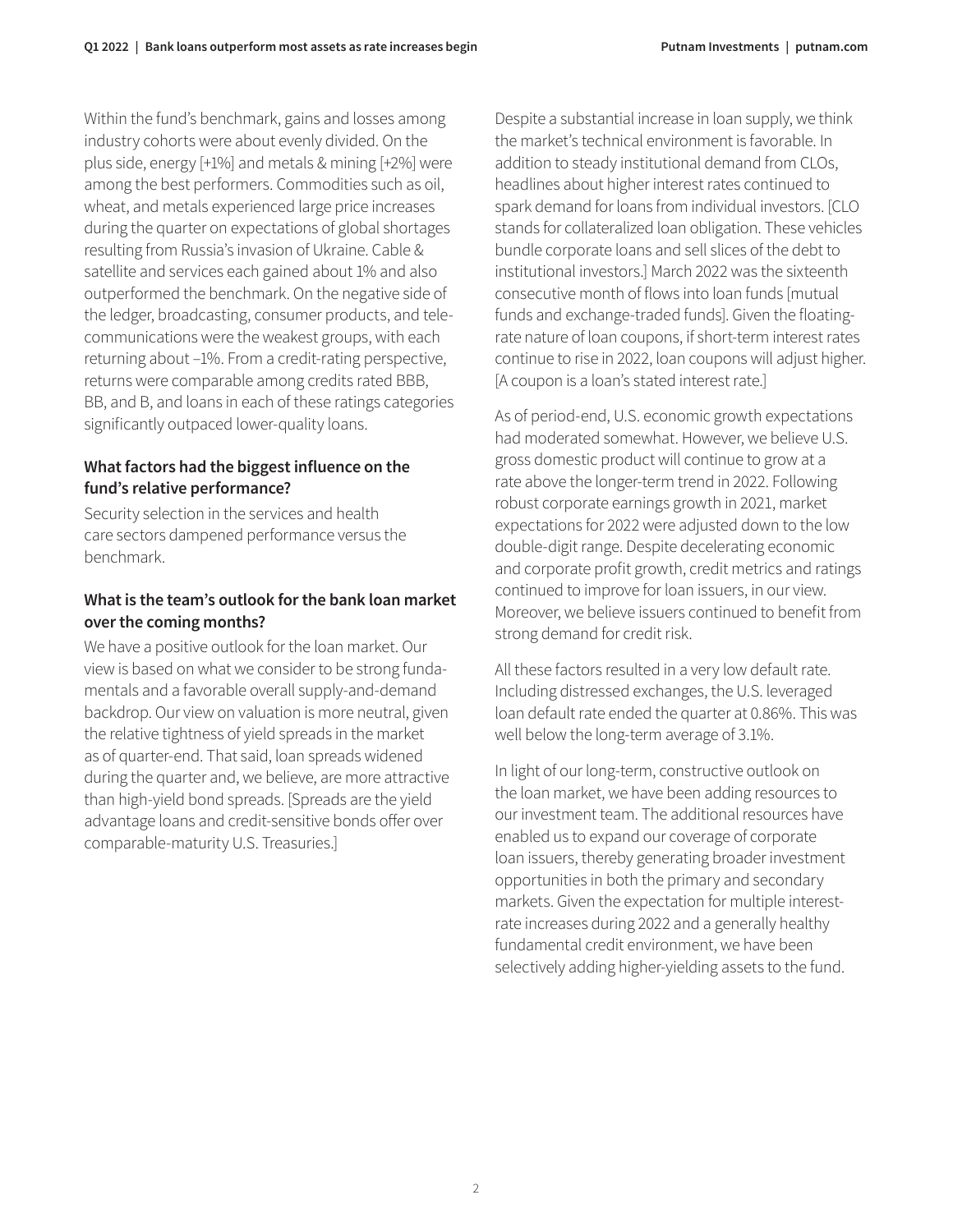## **How was the portfolio positioned as of March 31, 2022?**

During the first quarter, consistent with our modest repositioning of the portfolio, we trimmed five holdings while adding 18 new positions. These changes added more than 1% to the fund's yield to maturity. The fund remains well diversified across issuers and industries, with no single industry accounting for more than 20% of the fund. The fund's largest industry exposure was technology, which was held at a roughly equal weight to the benchmark.

Our credit analysts are sector specialists and cover the full ratings spectrum, from investment-grade to lowerquality, more-speculative issuers. As of March 31, the corporate ratings distribution for the portfolio was 4.5% BBB, 32.8% BB, 53.1% B, and 2.0% CCC and below.

So far this year, we have increased the fund's exposure to corporate issuers with B ratings, while trimming some of our investment-grade or near-investmentgrade issuers. We believe this repositioning should enhance the current income of the portfolio and may provide some price appreciation potential. At the same time, we believe it keeps the portfolio's risk profile consistent with the fund's objective.

#### **Putnam Floating Rate Income Fund (PFRYX)**

#### Annualized total return performance as of 3/31/22

|                                      | <b>Class Y shares</b><br>Inception 10/4/05 | S&P/LSTA<br>Leveraged Loan<br>Index (LLI) |
|--------------------------------------|--------------------------------------------|-------------------------------------------|
| Last quarter                         | $-0.50%$                                   | $-0.10%$                                  |
| 1 year                               | 1.95                                       | 3.25                                      |
| 3 years                              | 2.64                                       | 4.24                                      |
| 5 years                              | 2.85                                       | 4.01                                      |
| 10 years                             | 3.45                                       | 4.30                                      |
| Life of fund                         | 3.55                                       | 4.62                                      |
| $T - L = 1 - \cdots - L = 1 - L = 0$ |                                            |                                           |

Total expense ratio: 0.79%

Returns for periods of less than one year are not annualized. *Current performance may be lower or higher than the quoted past performance, which cannot guarantee future results. Share price, principal value, and return will vary, and you may have a gain or a loss when you sell your shares. Performance assumes reinvestment of distributions and does not account for taxes. For the most recent month-end performance, please visit [putnam.com.](https://www.putnam.com?ref=TL096.pdf) Class Y shares before their inception are derived from the historical performance of class A shares (inception 8/4/04), which have not been adjusted for the lower expenses; had they, returns would have been higher. For a portion of the periods, this fund may have had expense limitations, without which returns would have been lower. Class Y shares are generally only available for corporate and institutional clients and have no initial sales charge.* 

The S&P/LSTA Leveraged Loan Index (LLI) is an unmanaged index of U.S. leveraged loans. You cannot invest directly in an index.